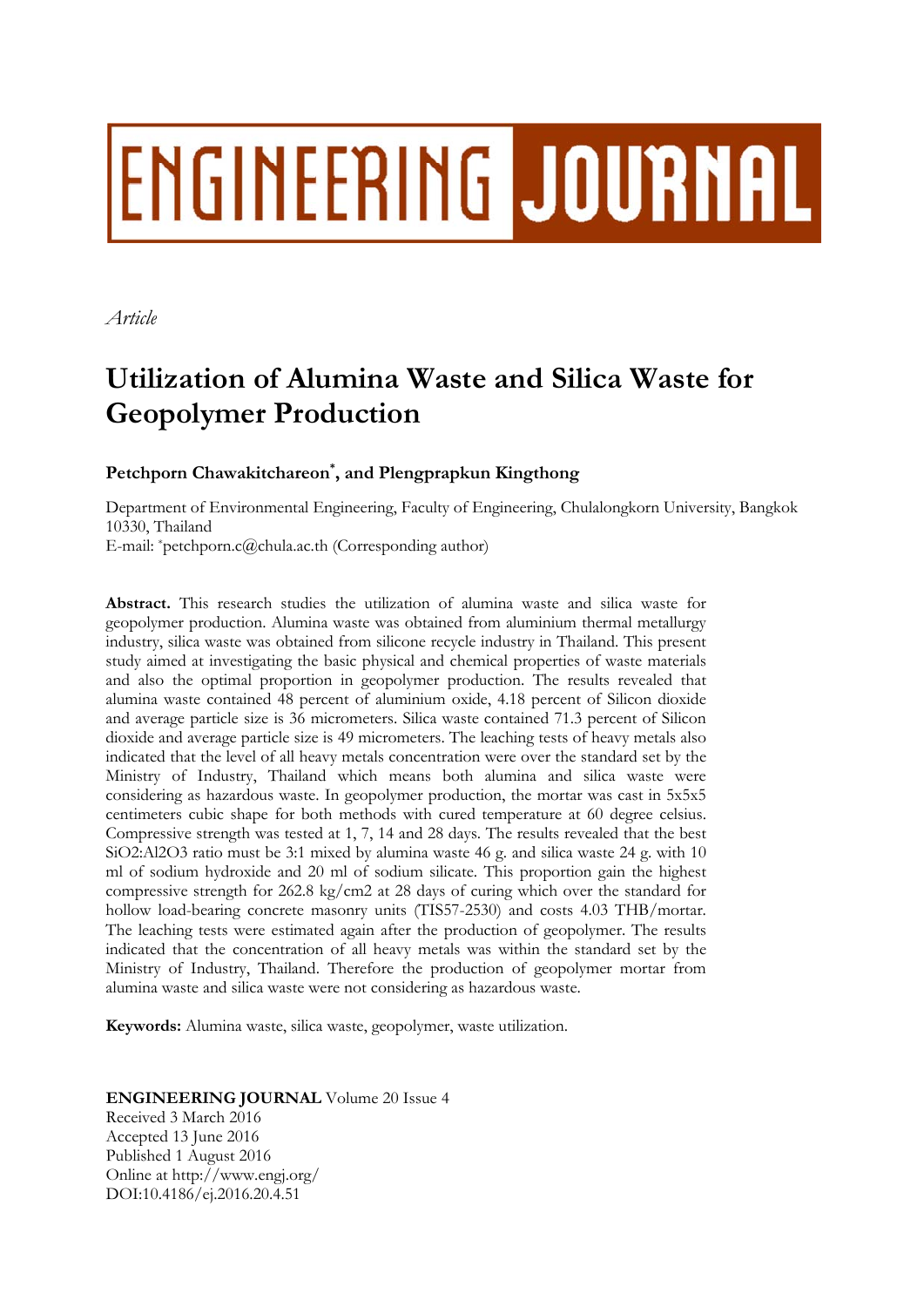# **1. Introduction**

Portland cement-based products are the world's most commonly used building materials. In the making of Ordinary Portland Cement (OPC), for manufacturing of 1 ton of cement calls for 1.7 tons of prime materials and involves the emission of 0.8 tons of carbon dioxide into the atmosphere [5]. Cement manufacturing industry is estimated to account for around 6-7 % of entire global carbon dioxide emissions and also consume enormous amount of rock extraction for quarried and minerals that may lead to deplete at one point of time [9]. To keep the global environmental safe from the consequence of cement production, it is important to explore the alternative materials that can completely or partially eliminate the use of cement in concrete and cause no environmental destruction. In recent time, to lower the environmental impact due to cement manufacturing, a new binding material is made from an aluminosilicate precursor activated in high alkaline solution [8]. This binding agent is known as geopolymer cement. Alumina waste obtained from aluminium thermal metallurgy plant and silica waste from silicone recycle industry were used as the raw material of the geopolymer production. These 2 types of waste were generally disposed by stabilization method and dumped into the security landfill. The aim of this research is to take an advantage of their properties, due to silica and alumina are the main element consisted in their composition which are the most important element to generate the aluminosilicate gel in geopolymerization process and to study the method of the utilization of alumina and silica waste in order to avoid the waste disposal cost. In forming of the alumino-silicate bonds, sodium hydroxide and sodium silicate the alkaline activated solution required to activate the source materials alumina waste and silica waste. In addition, the geopolymer production can reduce the contaminant leachability by both physical (adsorption or encapsulation) and chemical (fixation) means to convert the hazardous waste into an environmentally acceptable waste form for land disposal or construction use [3].

# **2. Materials and Methods**

# **2.1. Materials and preparation**

The raw materials were alumina waste and silica waste, illustrated in Fig 1. Alumina waste was obtained from aluminium thermal metallurgy plant and silica waste from silicone recycle industry in Thailand. Both materials were milled within the tube mill for 2 hours to reduce the particle size estimated by Mastersizer 3000. The chemical composition of alumina waste and silica waste were determined by X-ray fluorescence. Total concentration of heavy metal in leachate were tested to compare with Total Threshold Limit Concentration (TTLC) and Soluble Threshold Limit Concentration (STLC) specified by The Ministry of Industry of The Kingdom of Thailand and the microstructure of the waste particle was captured by Scanning Electron Microscope (SEM) and show in Fig 2. All of the physicochemical properties are depicted in Table 1.



Fig 1. Raw materials (a) Alumina waste, (b) Silica waste.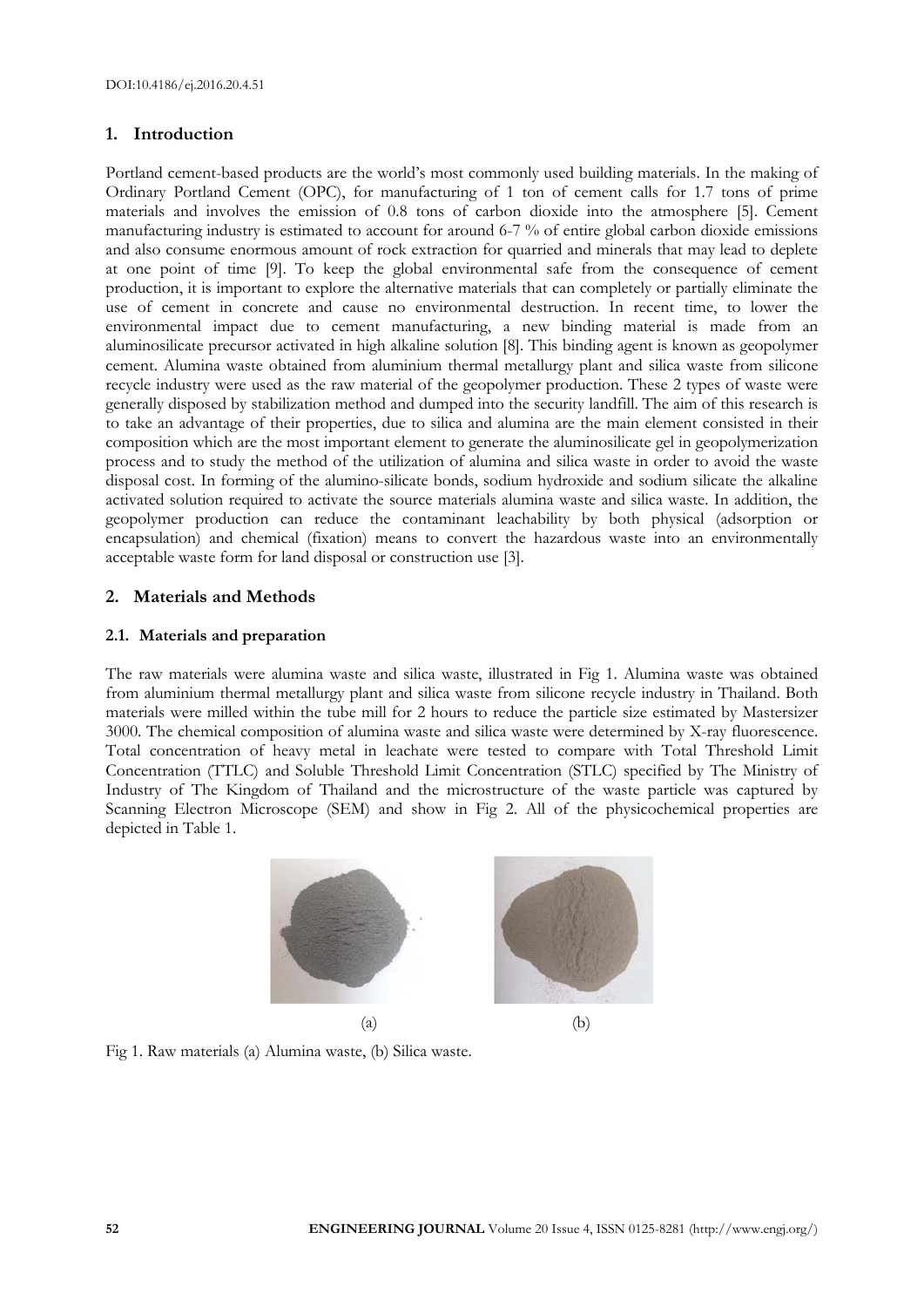| Physicochemical properties                    |                                | Alumina Waste            | Silica Waste |
|-----------------------------------------------|--------------------------------|--------------------------|--------------|
|                                               | $Al_2O_3$                      | 48.094                   | < 0.01       |
|                                               | SiO <sub>2</sub>               | 4.18                     | 71.3         |
| Chemical composition $\frac{0}{6}$ by weight) | CaO                            | 1.51                     | 0.02         |
|                                               | Fe <sub>2</sub> O <sub>3</sub> | 3.066                    | 0.08         |
|                                               | % $LOI^*$                      | $\overline{\phantom{m}}$ | 28.6         |
| Particle size (Micrometer)                    |                                | 36                       | 48.9         |
|                                               | Cr                             | 82.5                     | 324          |
|                                               | Cu                             | 2.98                     | 189          |
| Heavy metal concentration (mg/kg)             | Pb                             | 7.95                     | 1852         |
|                                               | Zn                             | 0                        | 5368         |
|                                               | Cr                             | 6.15                     | 1.07         |
| Heavy metal concentration (mg/l)              | Cu                             | 0                        | 1.61         |
|                                               | Pb                             | 0.76                     | 26.3         |
|                                               | Zn                             | 0                        | 11.9         |

Table 1. Physicochemical properties of alumina waste and silica waste.





Fig 2. Microstructure images of (a) Alumina waste, and (b) Silica waste.

# **2.2. Methods**

# 2.2.1. Preparation of Geopolymer Mortar Samples

Every geopolymer samples were casted in 5 x 5 x 5 centimeter cubic shape and cured at 60 degree celsius for 24 hours. The samples were composed of alumina waste, silica waste, sodium hydroxide, sodium silicate and sand. The proportion of alumina waste and silica waste controlled by SiO2/Al2O3 within the total amount of raw waste material (70 grams) and ratio of SiO2/Al2O3 are 1, 2 and 3. The alkaline activated solutions are sodium hydroxide and sodium silicate combined in 30 ml, the ratios of NaOH/Na2SiO3 are 2, 1 and 0.5. The amount of sand in every sample was fixed at 275 gram. All the proportion details are shown in Table 2.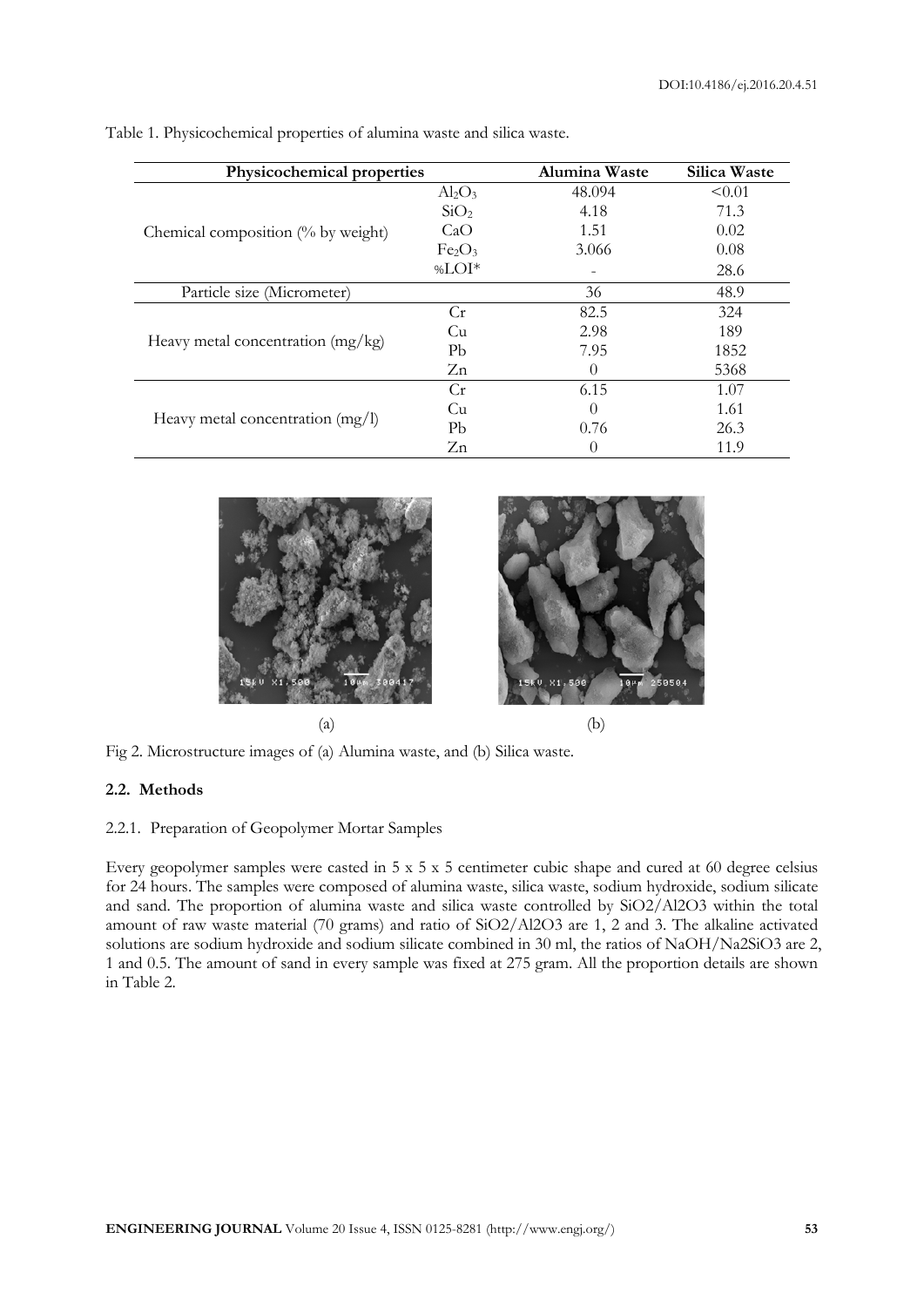| Sample                        | Si/Al                       | <b>Silica</b><br>waste<br>(g) | Alumina<br>waste<br>(g) | $NaOH/Na_2SiO_3$            | NaOH<br>(ml) | Na <sub>2</sub> SiO <sub>3</sub><br>(m <sub>l</sub> ) | Sand<br>(g) |
|-------------------------------|-----------------------------|-------------------------------|-------------------------|-----------------------------|--------------|-------------------------------------------------------|-------------|
| A <sub>1</sub> B <sub>1</sub> |                             | 27                            | 43                      | $\mathfrak{D}$              | 20           | 10                                                    | 275         |
| A1B2                          |                             | 27                            | 43                      |                             | 15           | 15                                                    | 275         |
| A1B3                          |                             | 27                            | 43                      | 0.5                         | 10           | 20                                                    | 275         |
| A2B1                          | $\mathfrak{D}$              | 40                            | 30                      | $\mathcal{D}_{\mathcal{L}}$ | 20           | 10                                                    | 275         |
| A2B2                          | $\mathcal{D}_{\mathcal{L}}$ | 40                            | 30                      |                             | 15           | 15                                                    | 275         |
| A2B3                          | $\mathfrak{D}$              | 40                            | 30                      | 0.5                         | 10           | 20                                                    | 275         |
| A3B1                          | 3                           | 46                            | 24                      | 2                           | 20           | 10                                                    | 275         |
| A3B2                          | 3                           | 46                            | 24                      |                             | 15           | 15                                                    | 275         |
| A3B3                          | 3                           | 46                            | 24                      | 0.5                         | 10           | 20                                                    | 275         |

Table 2. Proportion detail of all the geopolymer samples.

#### 2.2.2. Compressive Strength Measurement

The geopolymer specimens were tested for compressive strength for different curing time (1, 7, 14 and 28 days) by using a 150 ton concrete compression machine according to ASTM C109/C109M [4].

#### 2.2.3. Leaching of Heavy Metal

Preparing sample by acid digestion following US.EPA method 3050b [6] to compare its concentration (mg/kg) with Total Threshold Limit Concentration (TTLC) standard and assess the heavy metal concentration again by following Waste Extraction Test method to compare with Soluble Threshold Limit Concentration (STLC) standard set by the Ministry of Industry.

#### 2.2.4. Microstructure of Sample

Select the highest compressive strength sample to estimate its microstructure and compare with the microstructure of the lowest compressive strength sample by using Scanning Electron Microscopy (SEM).

#### **3. Results and Discussion**

#### **3.1. Compressive Strength**

The results of compressive strength were given in Table 3 and Fig 3. The compressive strength of geopolymer samples were in the range from 51.6 to 155.2 kg/cm2 for 1 day curing and developed when curing time increase. For instance, The compressive strength of sample estimated at 28 days of curing were in the range from 92.6 to 262.8 kg/cm2. Show that the compressive strength and the curing time are the direct variation that means the compressive strength is developed while the curing time is increased.

To find the best composition of geopolymer mortars, the ratio of binder and alkaline activated solution were determined. Focus on the Si/Al ratio, the result showed that all samples gain more compressive strength when the Si/Al ratio increased [2]. From the chemical standpoint, the most important factor in geopolymer formation is the silica and reactive alumina content in starting aluminosilicate, because silicon is the main component of the structural skeleton of the reaction products formed during the alkaline activation of the materials [1,10]. At the ratio of  $Si/Al = 1$  testing at 28 days of curing, The compressive strength were in the range from 92.6 to 117.6 kg/cm<sup>2</sup>. Si/Al = 2, the strength were increased in the range from 171 to 232 kg/cm<sup>2</sup> and for the ratio of Si/Al = 3, the samples gained the most compressive strength in the range between 193.4 to 262.8 kg/cm2. In addition to the condition of forming of the geopolymer sample, the ratios of alkaline activated solution were estimated because alkaline activated solution is the main factor to activate the geopolymerization process [11]. The results show that at the ratio of  $NaOH/Na_2SiO_3 = 2$ , the sample gained the lowest compressive strength at every curing period and it will be increased when the ratio of NaOH/Na<sub>2</sub>SiO<sub>3</sub> decline. The best ratio that gives the highest compressive strength is 0.5. After the estimate of compressive strength data, A3B3 sample is the best proportion for this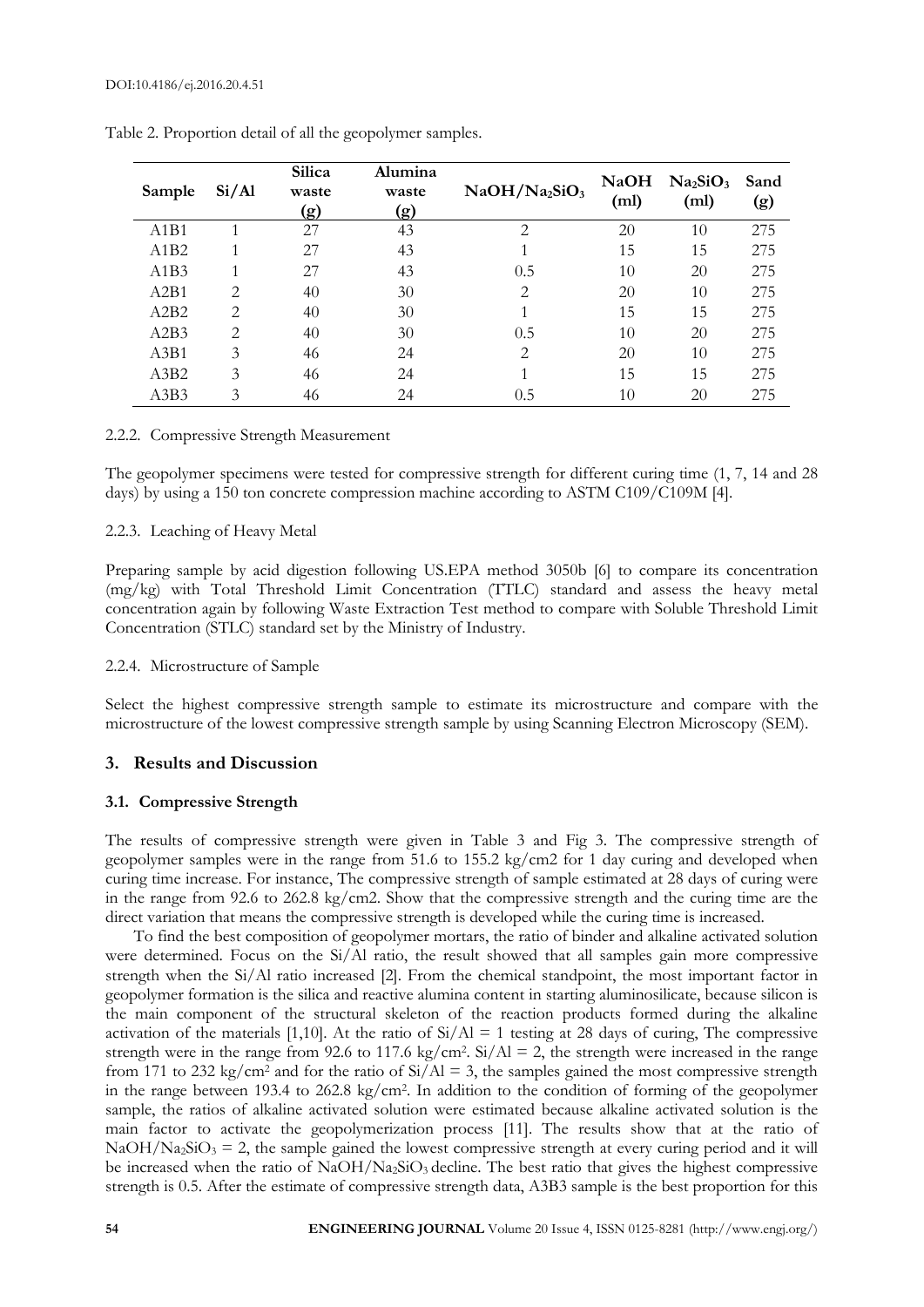research which gave the highest compressive strength for every curing time (1, 7, 14 and 28 days). It composed of alumina waste and silica waste in the  $Si/Al$  ratio = 3 and the alkaline activated solution ratio  $(NaOH/Na_2SiO_3) = 0.5$ . This proportion gained the highest compressive strength for 262.8 kg/cm2 at 28 days of curing which over the standard for hollow load-bearing concrete masonry units (TIS57-2530) [12] and standard for hollow non-load-bearing concrete masonry units (TIS58-2530) [13].

In conclusion, it is clear that both of the ratios of Si/Al and NaOH/Na<sub>2</sub>SiO<sub>3</sub> have an effect on geopolymer formation. The highest compressive strength is made by the sample composed of  $Si/Al = 3$ and  $NaOH/Na_2SiO_3 = 0.5$  and can develop by increasing of the curing time.

Table 3. The results of compressive strength of the geopolymer sample.

|        | Compressive strength $(Kg/cm2)$ |        |         |         |
|--------|---------------------------------|--------|---------|---------|
| Sample | 1 day                           | 7 days | 14 days | 28 days |
| A1B1   | 51.6                            | 73     | 84.2    | 92.6    |
| A1B2   | 63.4                            | 85.6   | 93.6    | 101.8   |
| A1B3   | 72                              | 93.4   | 106.2   | 117.6   |
| A2B1   | 101.4                           | 125.6  | 146.2   | 171     |
| A2B2   | 118.4                           | 134.4  | 142.4   | 191.4   |
| A2B3   | 134.8                           | 164    | 190.8   | 232     |
| A3B1   | 123.4                           | 144.8  | 163.6   | 193.4   |
| A3B2   | 140.6                           | 169.2  | 190.2   | 230.4   |
| A3B3   | 155.2                           | 189.6  | 215     | 262.8   |



Fig 3. Compressive strength of geopolymer sample.

#### **3.2. Heavy Metal Concentration**

The data in Table 1 show that both of raw materials (alumina and silica waste) are hazardous waste by comparing the heavy metal concentration in the digestive solution with the standard concentration level set by the Ministry of Industry. To provide the usage of waste materials, the heavy metals have to be fixed within the structure of an aluminosilicate gel. So after the production of geopolymer, the total concentrations of heavy metal were estimated again to claim that the geopolymer products are no longer hazardous waste.

According to the data in Table 4, the results reveal that the concentration of heavy metal of the sample were within both of the standard concentration level set by The Ministry of Industry, Total Threshold Limit Concentration (TTLC) and Soluble Threshold Limit Concentration (STLC) which claim that the geopolymer products are no longer hazardous waste. After the solidification, the heavy metal concentration are lower than their raw materials because the heavy metal were fixed within the structure of aluminosilicate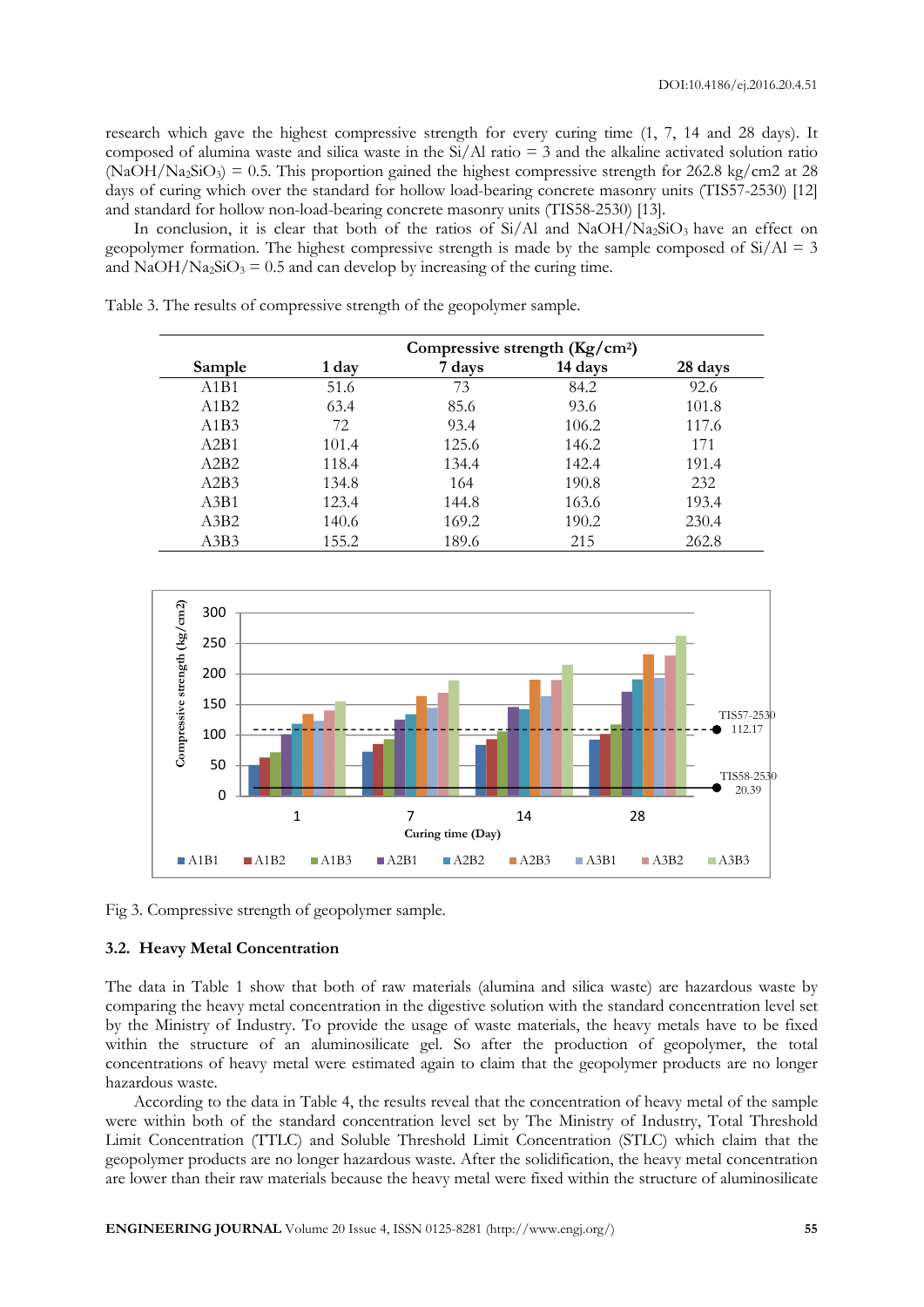gel [10] and some were reacted in an adsorption on specific binder sites of mineral surface and physical retention in a porous structure [7].

Table 4. Heavy metal concentration estimated by Inductively Coupled Plasma Optical Emission Spectrometer (ICP-OES) and standard concentration level set by The Ministry of Industry, Total Threshold Limit Concentration (TTLC) and Soluble Threshold Limit Concentration (STLC).

| Heavy metal | Concentration<br>(mg/kg) | <b>TTLC</b><br>(mg/kg) | Concentration<br>(mg/l) | <b>STLC</b><br>(mg/l) |
|-------------|--------------------------|------------------------|-------------------------|-----------------------|
| $\cdot$ r   | 29.8                     | 2,500                  | 0.61                    |                       |
| ∪ū          | 15.9                     | 2,500                  | 0.50                    | 25                    |
| Рb          | 108                      | 1,000                  | 2.13                    |                       |
| /.n         | 297                      | 5,000                  | 7.70                    | 250                   |

#### **3.3. Microstructure**

Scanning Electron Microscopy (SEM) was used to analyze the microstructure of the highest compressive strength (A3B3) compare with the lowest compressive strength sample (A1B1) the results are showed in Fig 4.

The element composition of aluminosilicate gel consisted primarily of silicon, aluminium and sodium with smaller concentrate of calcium, maginesium, potassium and iron [11]. All the evidence appeared to indicate that the rising of Si/Al and decreasing of NaOH/Na<sub>2</sub>SiO<sub>3</sub> ratio can improve the compressive strength at every curing time. This method aims to study the microstructure of sample after solidified. In Fig. 4 show that in sample A3B3, the structure were homogeneously mixed without rough texture or cracks. In the other hand, there are a lot of non-react particle within sample A1B1 and distinctly see cracks and rough texture.



Fig 4. Microstructure pictures of (a) the best proportion sample [A3B3] compare with (b) sample [A1B1].

# **4. Conclusions**

Alumina and silica waste has proven to be an effective raw material in geopolymer production because it's chemical characteristic. The main reaction product of the alkaline activation to alumina and silica waste is an amorphous polymer, an aluminosilicate whose chemical composition and microstructure vary depending on the nature of the activator used. In this research, alumina and silica waste were chosen to be raw material, sodium hydroxide and sodium silicate as an alkaline activated solution. The results revealed that at the ratio of  $Si/AI = 3$  and  $NaOH/Na_2SiO_3 = 0.5$  were given the highest compressive strength (262.8) kg/cm2) tested at 28 curing days and the compressive strength can develop by the curing time. The geopolymer productions are also the utilization of hazardous waste. The study of heavy metal concentration indicated that after the formation of geopolymer, the heavy metal were fixed within the structure indicated by the smaller amount of concentration and it has proven that geopolymer products are no longer the hazardous waste.